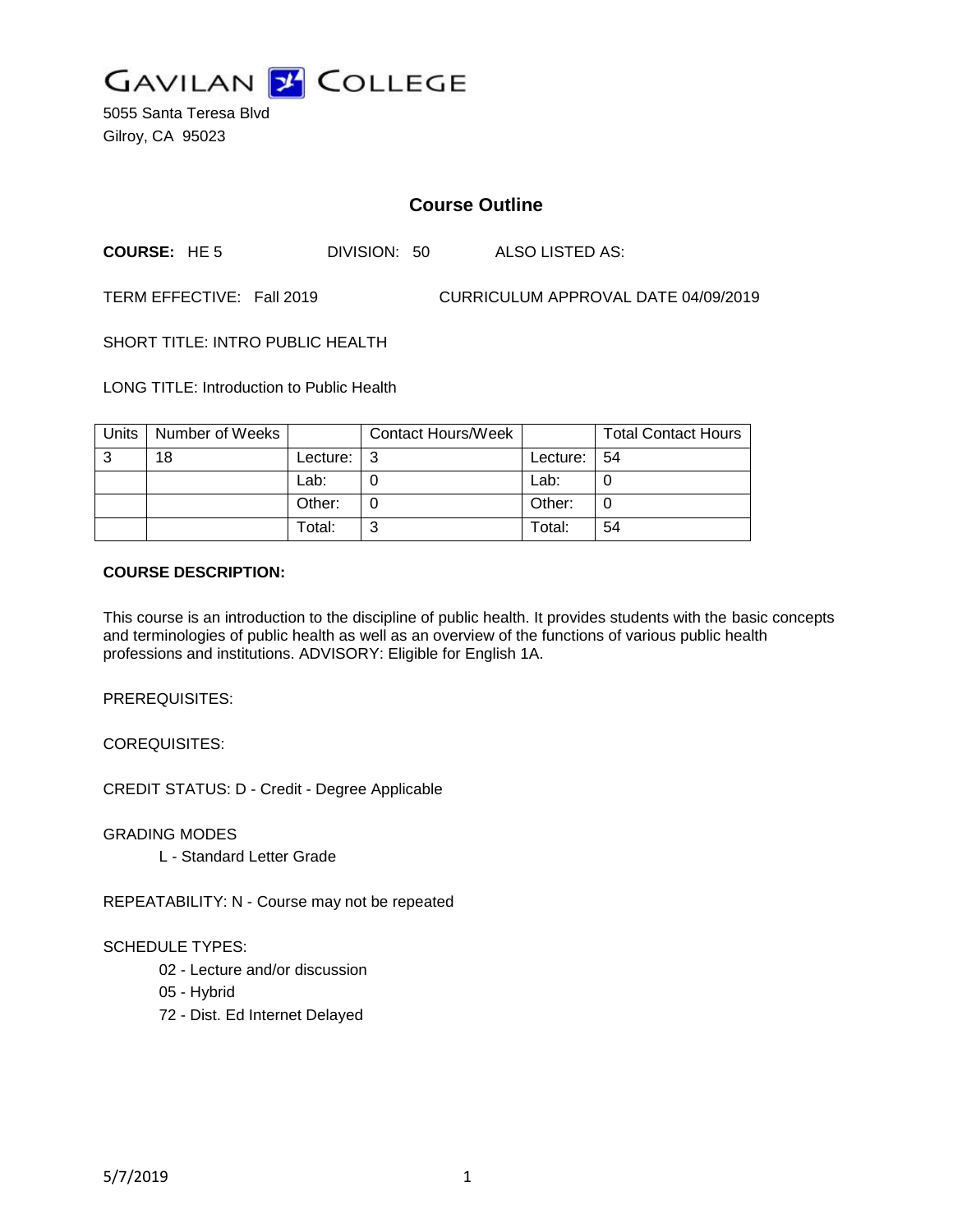## **STUDENT LEARNING OUTCOMES:**

By the end of this course, a student should:

1. Identify different public health disciplines, professions and organizations and explain how each contributes to the field of public health.

2. Analyze current public health issues and describe how they affect societal well-being among specific populations of age, sex, ethnicity, minority, education and socioeconomic status.

## **CONTENT, STUDENT PERFORMANCE OBJECTIVES, OUT-OF-CLASS ASSIGNMENTS**

Curriculum Approval Date 04/09/2019

6 Hours

Content: What is Public Health? Definition of Public Health.

a) Distinction between personal and public health.

b) History and accomplishments of public health officials and agencies.

c) Core functions of public health professions and institutions.

Student Performance Objectives: Define important foundational concepts in community/public health. Describe the historical development of public health including the most important achievements of public health. Distinguish the difference between personal and public health. Distinguish how public health differs from the traditional Western medicine approach to treating disease and illness.

9 Hours

Content: Analytical Methods of Public Health

a) Epidemiology: the basic science of public health.

b) Principles, methods and limitations.

c) Statistics: making sense of uncertainty.

d) The role of data in public health.

Student Performance Objectives: Demonstrate the use of basic epidemiological methods, such as the analysis of rates, and the definition of cases, population at risk, risk factors, incidence, prevalence, morbidity and mortality.

9 Hours

Content: The Biomedical Basis of Public Health

a) The conquest of infectious disease.

b) New infectious disease.

c) Chronic disease.

d) Genetic disease.

Student Performance Objectives: Outline strategies for prevention, detection and control of infectious and chronic disease.

3 Hours

Content: Community Organizing and Health Promotion Programming

Student Performance Objectives: Outline the process of community organizing, building and health promotion programming.

9 Hours

Content: Social and Behavioral Factors in Public Health

a) Health inequities among ethnic and minority groups.

b) Education and socioeconomic status and health.

c) Community concerns: including, but not limited to addiction, obesity, and violence.

d) Maternal, infant and child, adolescent, adulthood and elder health.

Student Performance Objectives: Describe the interplay between health determinants, such as environmental conditions, social, behavioral and cultural factors, and biological considerations, and explain the role of each in determining local, national and global health organization and policy.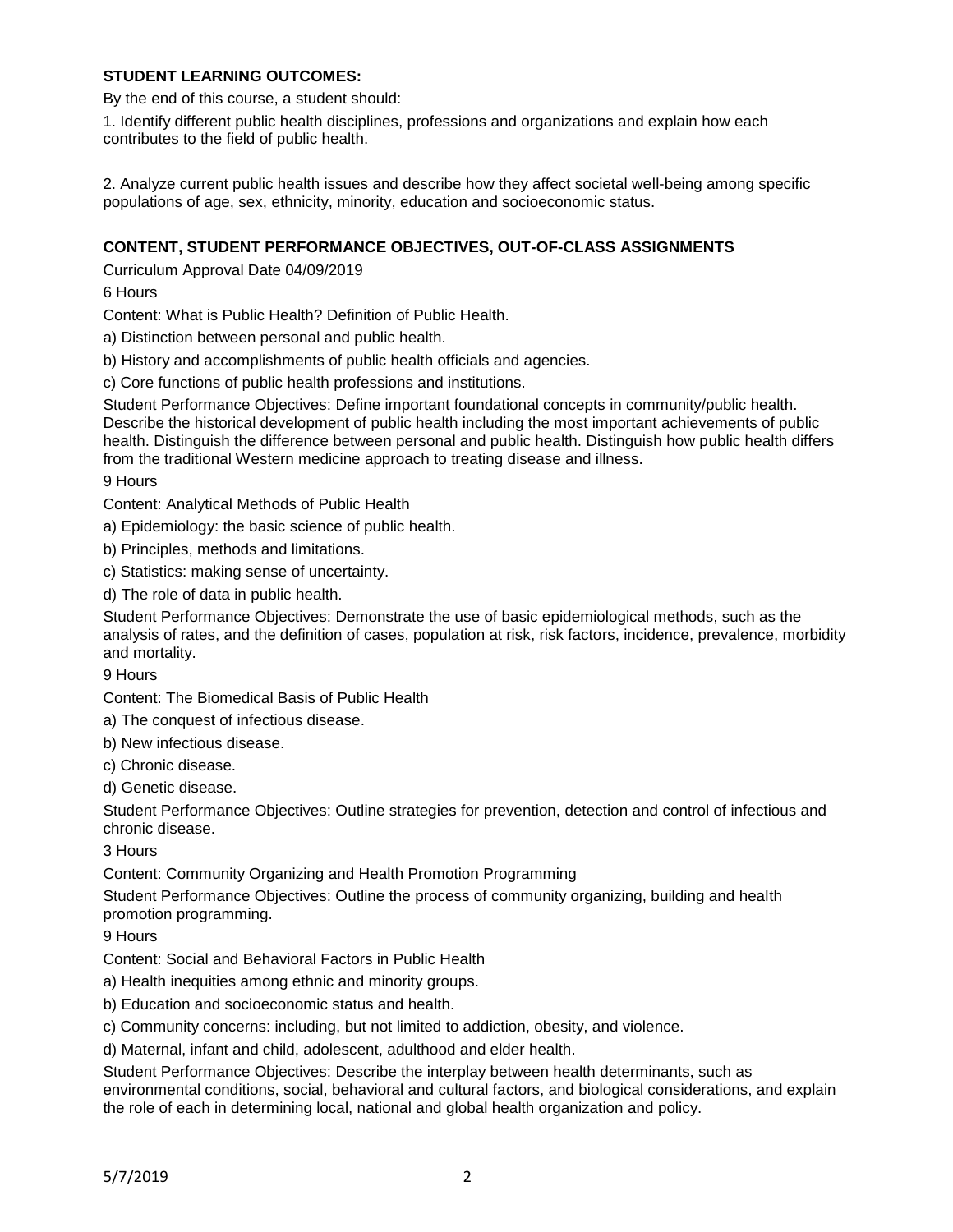## 9 Hours

Content: Environmental Issues in Public Health

a) Clean air.

b) Clean water.

c) Garbage.

d) Food and drug safety.

e) Population control.

f) Injury prevention.

g) Emergency preparedness.

Student Performance Objectives: Identify and describe the various environmental issues in public health. Discuss the principles of emergency planning and preparedness. Identify, assess and utilize credible information resources on community health current issues, such as the Internet, social media, media outlets, and libraries.

3 Hours

Content: Medical Care and Public Health

Student Performance Objectives: Describe the organization, financing and delivery of various medical and population-based services in the U.S. healthcare system.

4 Hours

Content: The Future of Public Health

Student Performance Objectives: Discuss the achievements and challenges to public health in the twentyfirst century.

2 Hours

Final

## **METHODS OF INSTRUCTION:**

lecture, small group discussion, AV material, guest speaker

# **OUT OF CLASS ASSIGNMENTS:**

Required Outside Hours: 36 Assignment Description: Read textbook and study for exams and quizzes. Required Outside Hours: 36 Assignment Description: Complete written homework assignments. Required Outside Hours: 36 Assignment Description: Complete class project(s).

# **METHODS OF EVALUATION:**

Writing assignments Percent of total grade: 20.00 % 20% - 40% Project Problem-solving assignments Percent of total grade: 30.00 % 20% - 40% Written Homework Objective examinations Percent of total grade: 50.00 %

# **REPRESENTATIVE TEXTBOOKS:**

Schneider, Mary-Jane. Introduction to Public Health. Burlington, MA: Jones & Bartlett Learning,2016. ISBN: 1284089231